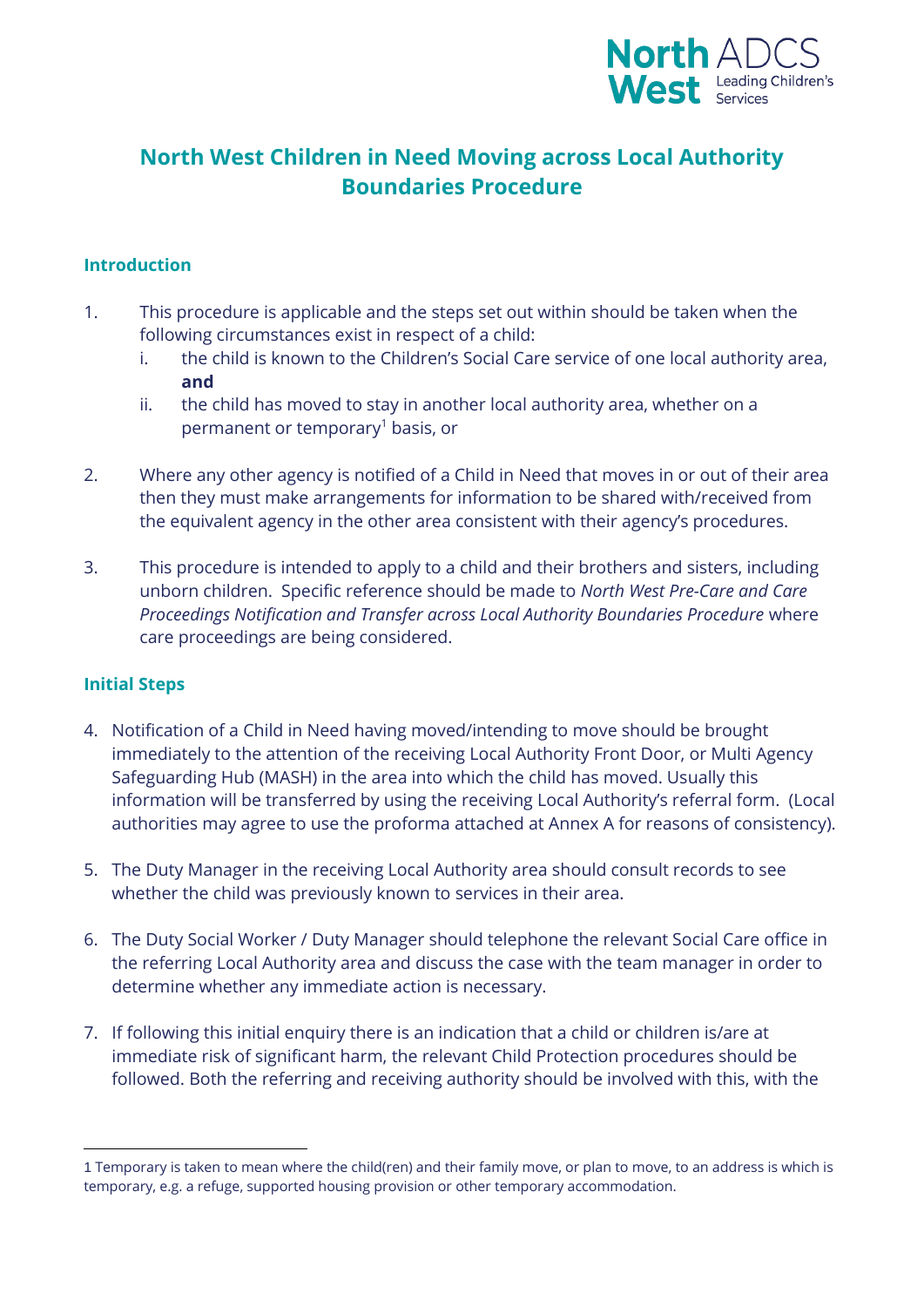

receiving authority taking a lead, supported and guided by the knowledge of the family that the referring authority has.

- 8. If a child or children is/are not at immediate risk of significant harm the Duty Manager should request that the referring Local Authority provides a case transfer summary accompanied by copies of any Child Protection Plans or Child in Need Plans that have existed for the child/ren and minutes of the most recent meetings. As a minimum this will include:
	- i. Full details of the child name, DOB, current address and planned address gender, ethnicity
	- ii. Details of any brothers or sisters– names, DOB, current address and planned address, gender, ethnicity
	- iii. Details of Parents and/or carers names, DOB, current address and planned address, gender, ethnicity
	- iv. Background information relating to the case:
		- a. Reason for the Child in Need Plan
		- b. Information about the needs identified
		- c. Length of time the child has been the subject of a social work involvement
		- d. Overview of the historical involvement with the child and their family, including any history of previous CIN and/or child protection planning, previous adoptions in the family or previous periods of being Looked After Child.
		- e. Assessment and intervention work undertaken, specifically including risk of and/or specialist multi-agency intervention pertaining to complex/contextual exploitation or children missing from home, care or education.
		- f. The organisations contributing to the plan
		- v. The planned outcomes for the child.
		- vi. Details of the previous social worker and professionals working with the family.
- 9. This information should enable the receiving Local Authority to gain an up to date understanding of the case, and all attempts to ensure that this information is current should be made by the referring Authority. Any recent significant changes for the family should be captured, assessed and analysed by the referring authority as part of its own case management process. This includes an expectation that a family's recent move to a new area has been assessed as part of the referring authorities work with the family. Where good quality information is received about child and their circumstances this will enable the receiving authority to be confident in their decision- making and ensure there is no drift or delay in achieving positive outcomes for the child. The receiving Local Authority can ask for further clarity on information where the Assessment, Plan and Minutes does not enable such understanding.
- 10. An email confirming this request should be sent to the referring Local Authority within 2 working days. The request should state that the case transfer summary and copies of documents, as in paragraph 8 is required in order to allocate the case.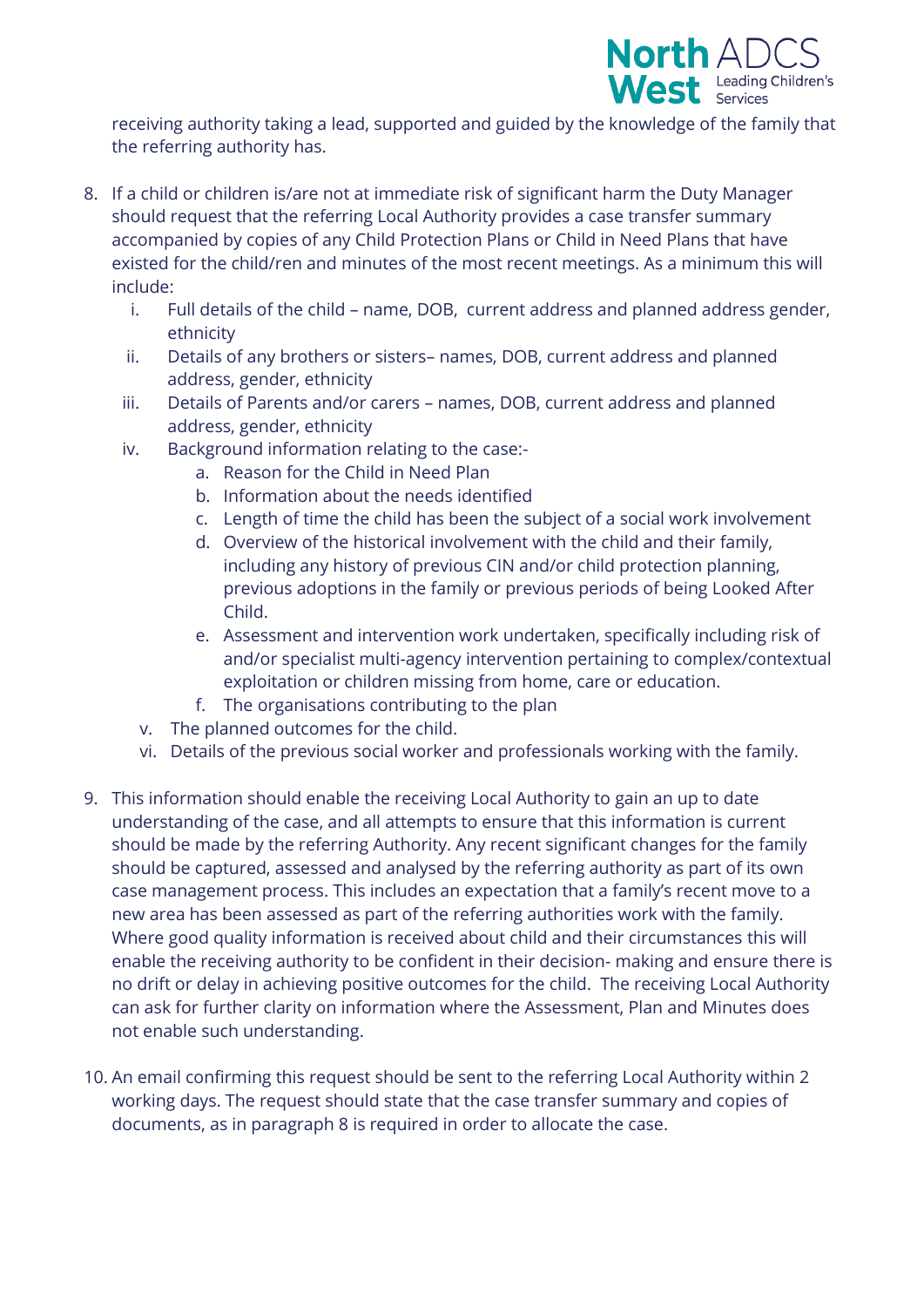

- 11. In the event that the referring Local Authority does not provide written information about the child or children within the above timescales, a further email should be sent from the Service Manager (receiving Local Authority) to the Service Manager in the referring Local Authority, requesting the information is supplied immediately. The steps outlined in the appended dispute resolution process should be followed, and it is expected that drift for children is avoided at all costs.
- 12. If the information is not forthcoming, an assessment<sup>2</sup> of the family's circumstances should be carried out anyway by the receiving Authority, to ascertain whether the child/children continue to be Children in Need and whether services are required. This should take place within 15 days of the initial referral being received.
- 13. The Duty Social Care team in the receiving Local Authority area should check with local agencies (at least the equivalent agencies to those engaged with the family in the referring Local Authority area) about whether the child/ren is/are known to them.
- 14. The general expectation is that agreement is sought from the family regarding the referral and provision of information. Where agreement cannot be reached and there are historic or current child protection concerns, then the protection of the child is paramount and the referral must be made. If there are any doubts, advice is to be sought from legal services or the Caldicott Guardian.
- 15. Upon receipt of the case transfer summary, the Team Manager should allocate the case and an assessment should be carried out to ascertain the involvement required by the receiving Authority. Consideration must be given to the possibility that the move to the new area could have increased any previously identified risks or introduced new ones.

#### **Prior to case transfer occurring**

**.** 

- 16. The child and his/her parents should be kept informed of the progress of case transfer.
- 17. A letter acknowledging the receipt of the transfer summary and informing the referring Local Authority of the decision as to whether the case will be allocated should be sent within 5 working days of receipt.
- 18. The receiving Local Authority has responsibility, on receipt of the referral, to ensure a Child in Need (CiN) meeting is convened as soon after the first assessment review point (15 working days) as possible. This is in line with North West Social Work Planning and Assessment Model.
- 19. Until the first CiN Meeting the child will remain subject to a CiN Plan in the referring Local Authority area and the key/lead worker in the referring Local Authority area should

<sup>&</sup>lt;sup>2</sup> The term 'Assessment' is used throughout to ensure consistency with national recording practice including the Department for Education Children in Need Census. Local terminology such as 'Child and Family Assessment' 'Single Assessment' and 'Social Work Assessment' should all be taken to be synonymous – this list is not intended to be exhaustive.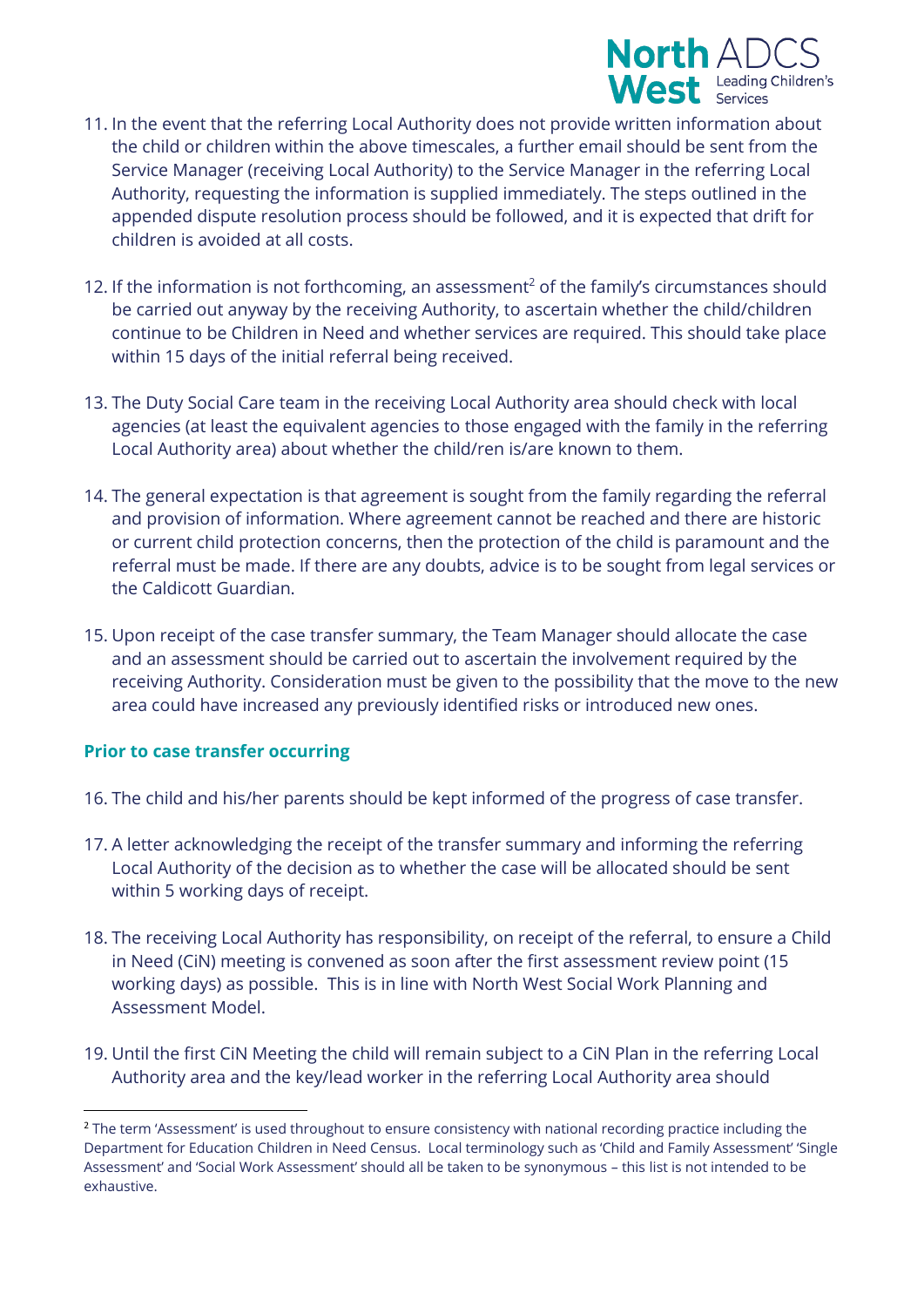

negotiate monitoring arrangements with the duty team in the receiving area so that the plan for the child continues to be overseen until the receiving Local Authority confirms its decision on case management and/or that a revised plan is in place. Transfers of cases should never stop the referring Local Authority continuing with appropriate planning for children.

- 20. This will include a requirement to visit the child in the receiving Local Authority area subject to an assessment of the risk associated with the need.
- 21. However if the receiving Local Authority decides that the referral requires a s47 (Children Act) assessment then this will be completed. Both the referring and receiving authority should be involved with this, with the receiving authority taking a lead, supported and guided by the knowledge of the family that the referring authority has.
- 22. If a funded package of support is in place in the referring Local Authority area then this will continue until at least the first CiN meeting in the receiving Local Authority. If it decided that this support will continue the receiving Local Authority must fund the existing package, or identify and implement a new package of support.

## **Other Responsibilities (including for non-Social Care agencies)**

- 23. Although much of the procedure set out above concerns the actions of the Children's Social Care teams, responding to Children in Need is a multi-agency responsibility and all agencies must be alert to the circumstances of a Child in Need.
- 24. Any agency other than Social Care, that becomes aware of a child in their area who was/is a Child in Need from another area, should alert Social Care in their (receiving) area that they are aware of the move. This responsibility is intended to provide assurance and act as a safeguard within local partnerships. This may be necessary where other agencies become aware of a child where no referral has been made from Social Care in the previous area due to timescales of the move or them not being informed as to the whereabouts of the family following a move.
- 25. If a Child in Need leaves for an unknown location then the originating Local Authority must consider issuing an alert, subject to risk assessment.
- 26. If two or more children in a family live in different areas then the planning should be as consistent as possible across both areas, subject to this being consistent with the best interests of the children.

#### **Action to be taken in cases where there is dispute or delay in case transfer.**

27. Communication throughout any dispute remains key priority – ensuring that direct discussion is the primary remit of communication and this is an understanding by all local authority representatives.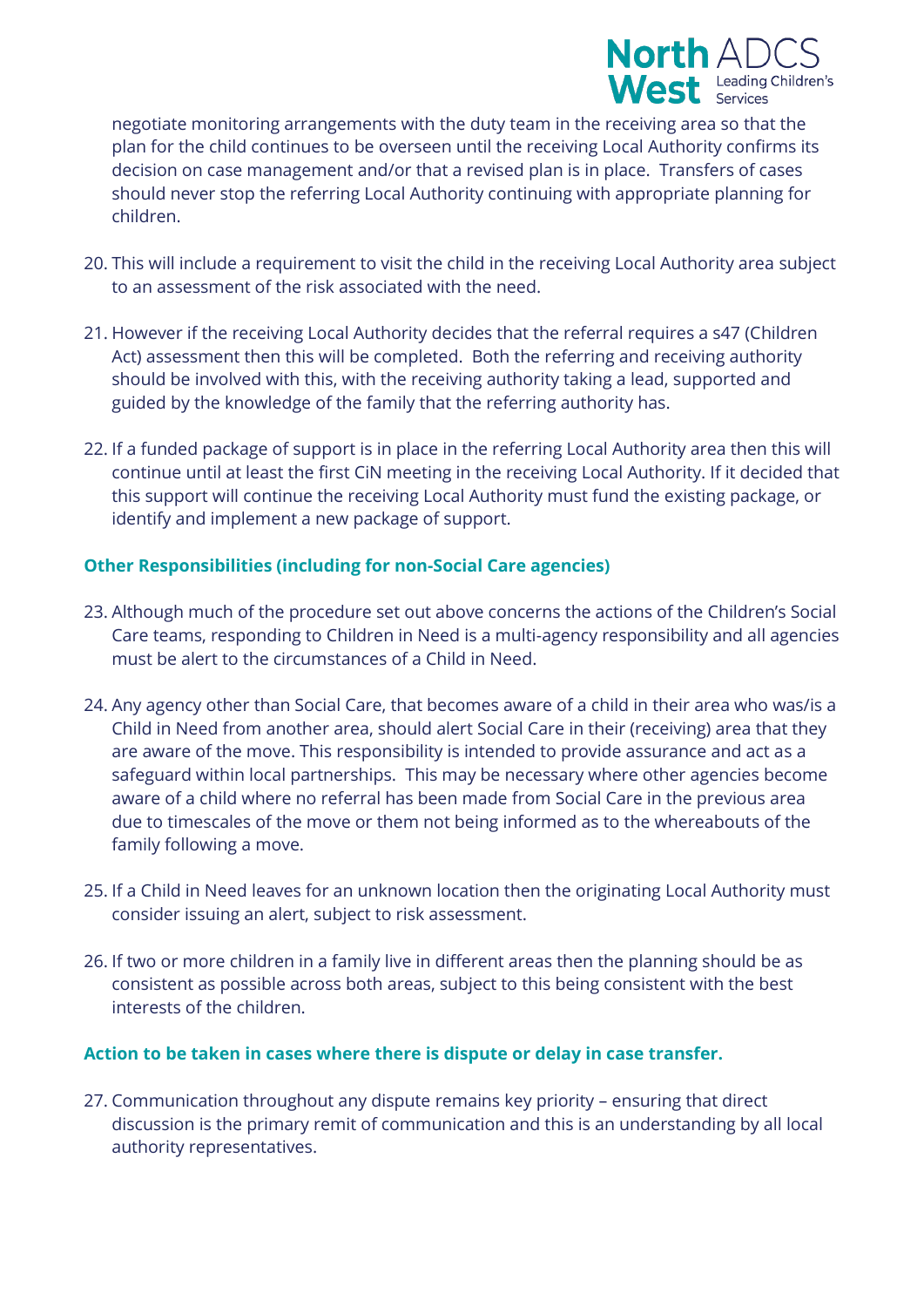

- 28. For clarity, agreed outcomes will be recorded and shared via email to ensure decision making captured on each local authority electronic recording system.
- 29. Until dispute is resolved, case responsibility/oversight and decision making will remain with transferring local authority for the child to respond to any concern or safeguarding issue. A dispute resolution flowchart is appended overleaf.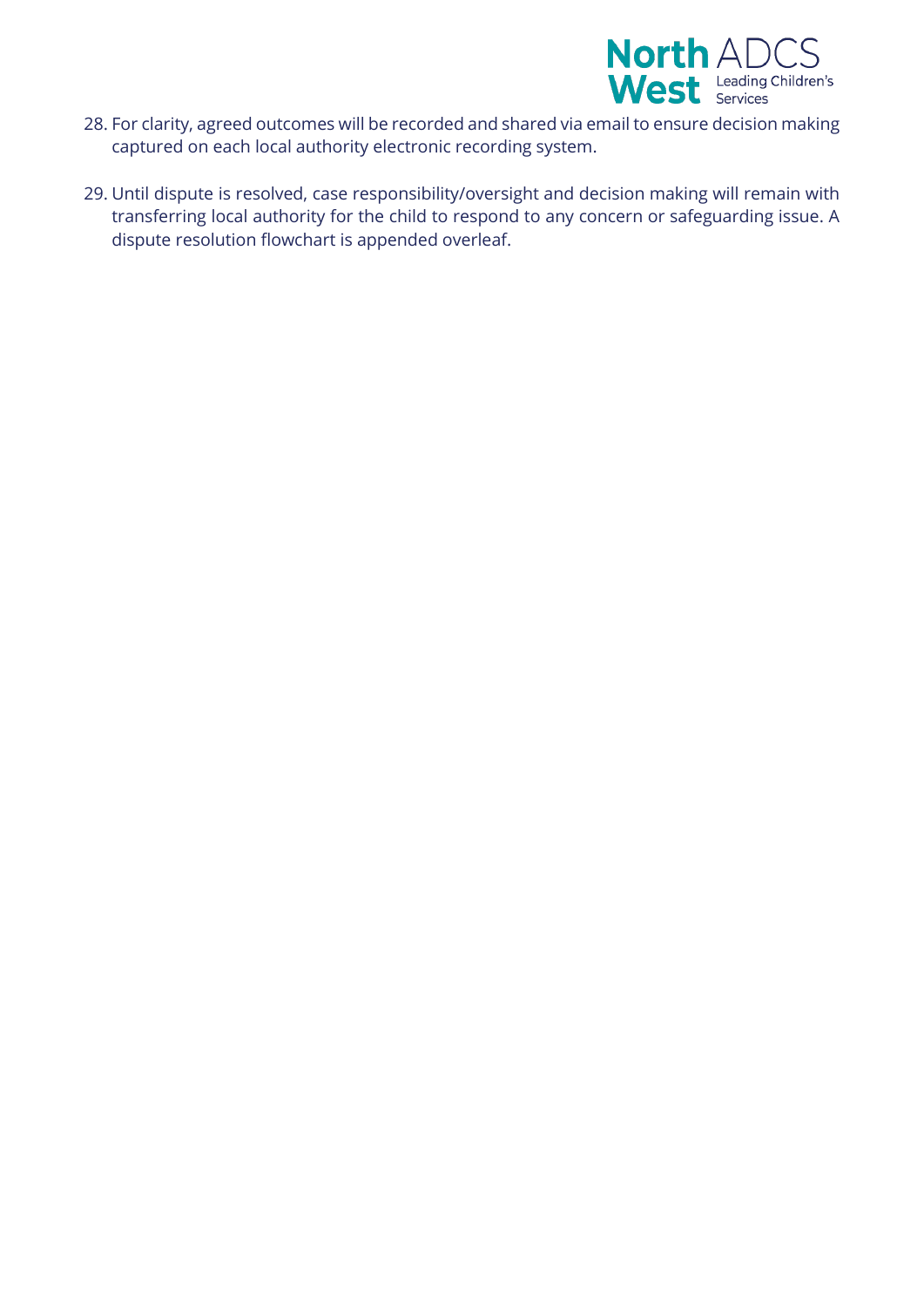

#### **Figure 1: Dispute resolution**



**Stage 1:** Direct discussion should be held between the relevant team managers as a first option to try to resolve any dispute. This should be held through either telephone or face to face discussion as a priority and key points confirmed in writing.

**Stage 2:** If through direct discussion between team managers, either through telephone or face to face discussion, a resolution or agreement cannot be reached, then contact will need to be established between allocated senior manager for each local authority within 5 working days. Key points should be confirmed in writing.

**Stage 3**: If within 10 working days, a resolution has not been achieved then responsibility will transfer to the responsible Heads of Service to seek direct discussion in order to achieve resolution. Focus again will remain consistent on direct discussion first and foremost.

**Stage 4:** If at any point risk escalates to require Safeguarding Children Partnership procedures to be followed the lead practitioner must inform the SCP in the home authority for the child.

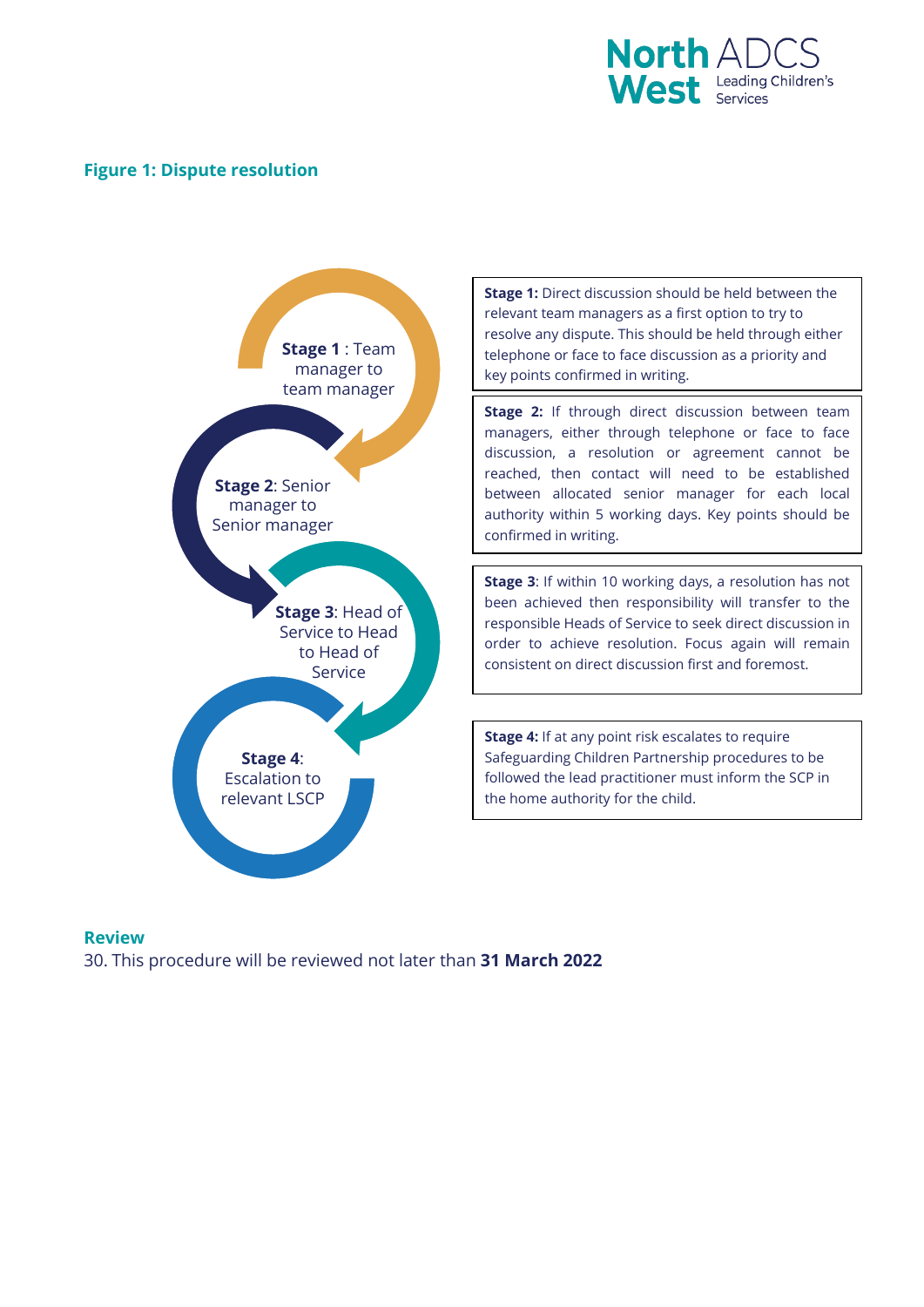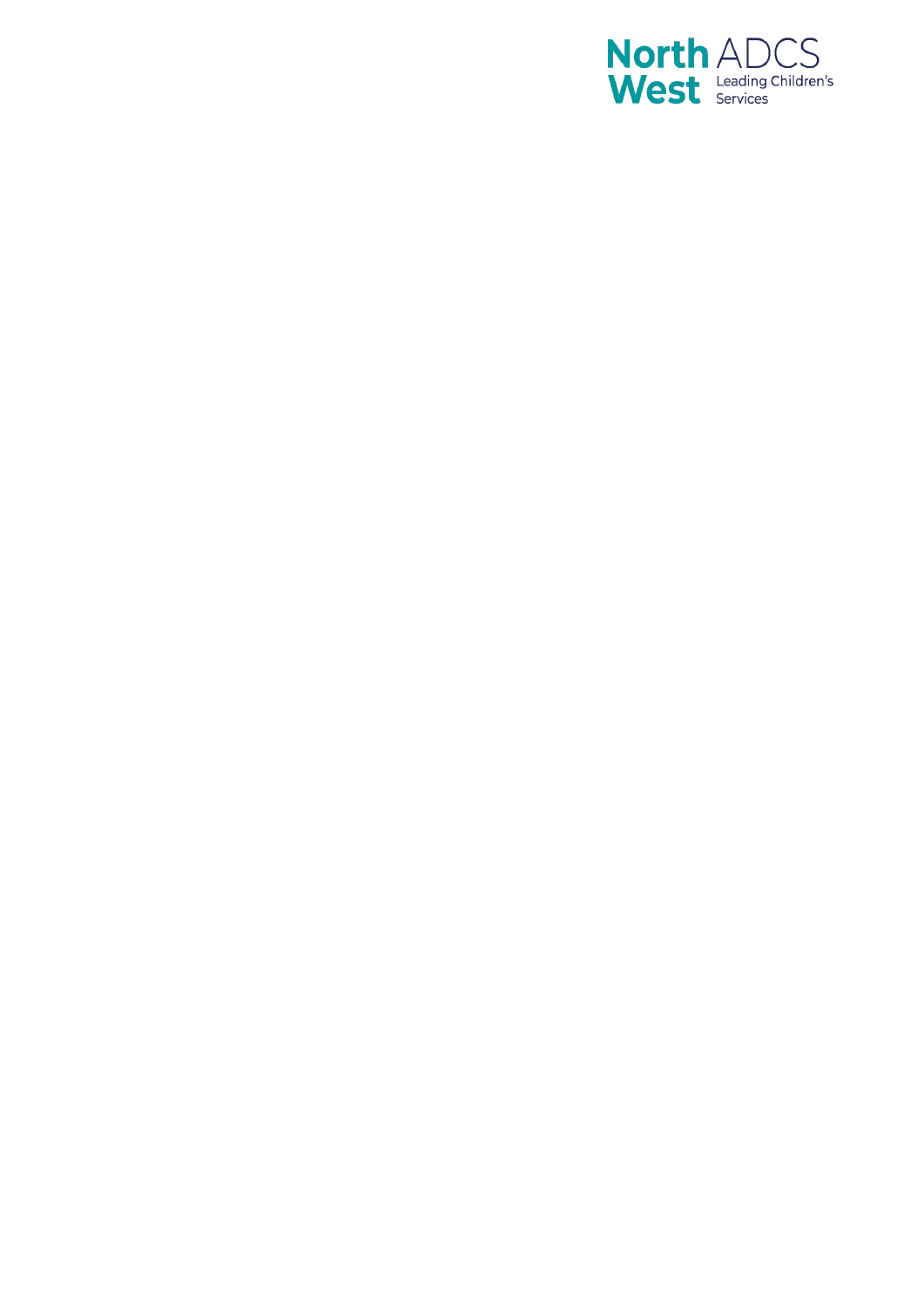

### **Parties to the Procedure**

The following local authorities are party to this procedure by virtue of their membership of the North West Association of Directors of Children's Services

- Blackburn with Darwen Borough Council
- Blackpool Council
- Bolton Council
- Bury Council
- Cheshire East Council
- Cheshire West and Chester Council
- Cumbria County Council
- Halton Borough Council
- Knowsley Council
- Lancashire County Council
- Liverpool City Council
- Manchester City Council
- Oldham Metropolitan Borough Council
- Rochdale Metropolitan Borough Council
- Salford City Council
- Sefton Council
- St Helens Council
- Stockport Metropolitan Borough Council
- Tameside Metropolitan Borough Council
- Trafford Council
- Warrington Borough Council
- Wigan Metropolitan Borough Council
- Wirral Council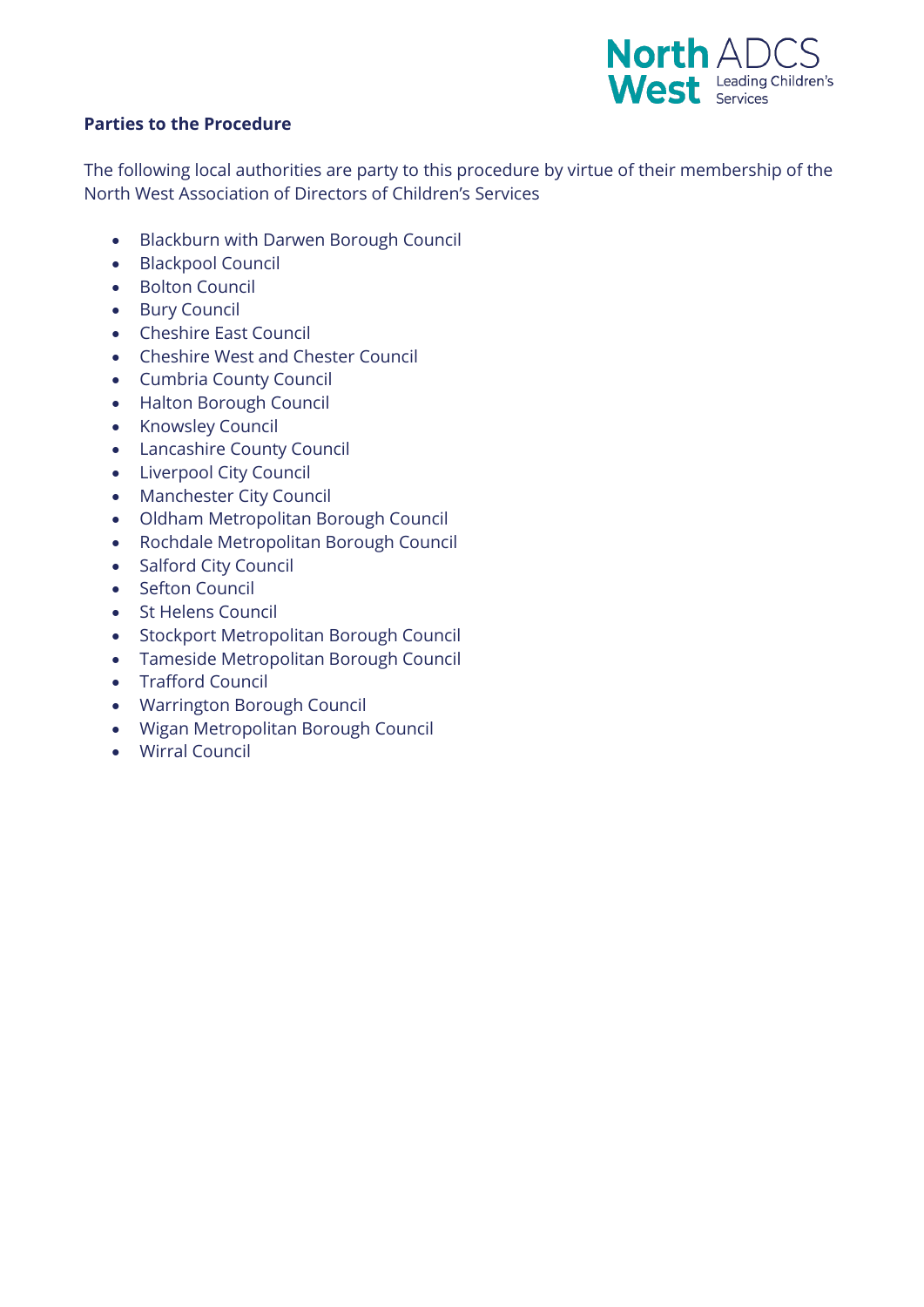

**Annex A**

#### **Child in Need Transfer form to another Authority**

| <b>Referring Local Authority</b> |  |
|----------------------------------|--|
| Name of referrer                 |  |
| <b>Email Address</b>             |  |
| <b>Contact Number</b>            |  |

# **Please ensure that you have included electronic attachments for all relevant documents.**

#### **These should include:**

- An up to date Assessment,
- The Child in Need Plan,
- Minutes of the Child in Need meeting,
- Any information about previous Child Protection Plans and associated documents.
- Any other relevant assessments or information, including any Section 47 Child Protection Enquiry.

| Name of child/children<br>(including the names which<br>they are known by) | Date of<br><b>Birth</b> | Gender | <b>Ethnicity</b> | <b>First Language</b> |
|----------------------------------------------------------------------------|-------------------------|--------|------------------|-----------------------|
|                                                                            |                         |        |                  |                       |
|                                                                            |                         |        |                  |                       |
|                                                                            |                         |        |                  |                       |
|                                                                            |                         |        |                  |                       |
|                                                                            |                         |        |                  |                       |

## **Are any of the Children subject to a Child Protection Plan or have been the subject of conference? Yes** ☐ **No** ☐

**Date \_\_\_\_\_\_\_\_\_\_\_\_\_\_\_\_\_\_\_\_\_\_\_ Outcome \_\_\_\_\_\_\_\_\_\_\_\_\_\_\_\_\_\_\_\_\_\_\_\_\_\_\_\_\_\_\_\_\_\_\_\_\_\_**

| <b>Name of Parent/</b><br>significant adults/<br>carers for the<br>children | Date of<br><b>Birth</b> | <b>Gender</b> | <b>Ethnicity</b> | <b>First</b><br><b>Language</b> | <b>Relationship with</b><br>child |
|-----------------------------------------------------------------------------|-------------------------|---------------|------------------|---------------------------------|-----------------------------------|
|                                                                             |                         |               |                  |                                 |                                   |
|                                                                             |                         |               |                  |                                 |                                   |
|                                                                             |                         |               |                  |                                 |                                   |
|                                                                             |                         |               |                  |                                 |                                   |
|                                                                             |                         |               |                  |                                 |                                   |

| <b>Address of the Family (referring LA)</b> | Address of the Family (receiving LA) |
|---------------------------------------------|--------------------------------------|
|---------------------------------------------|--------------------------------------|